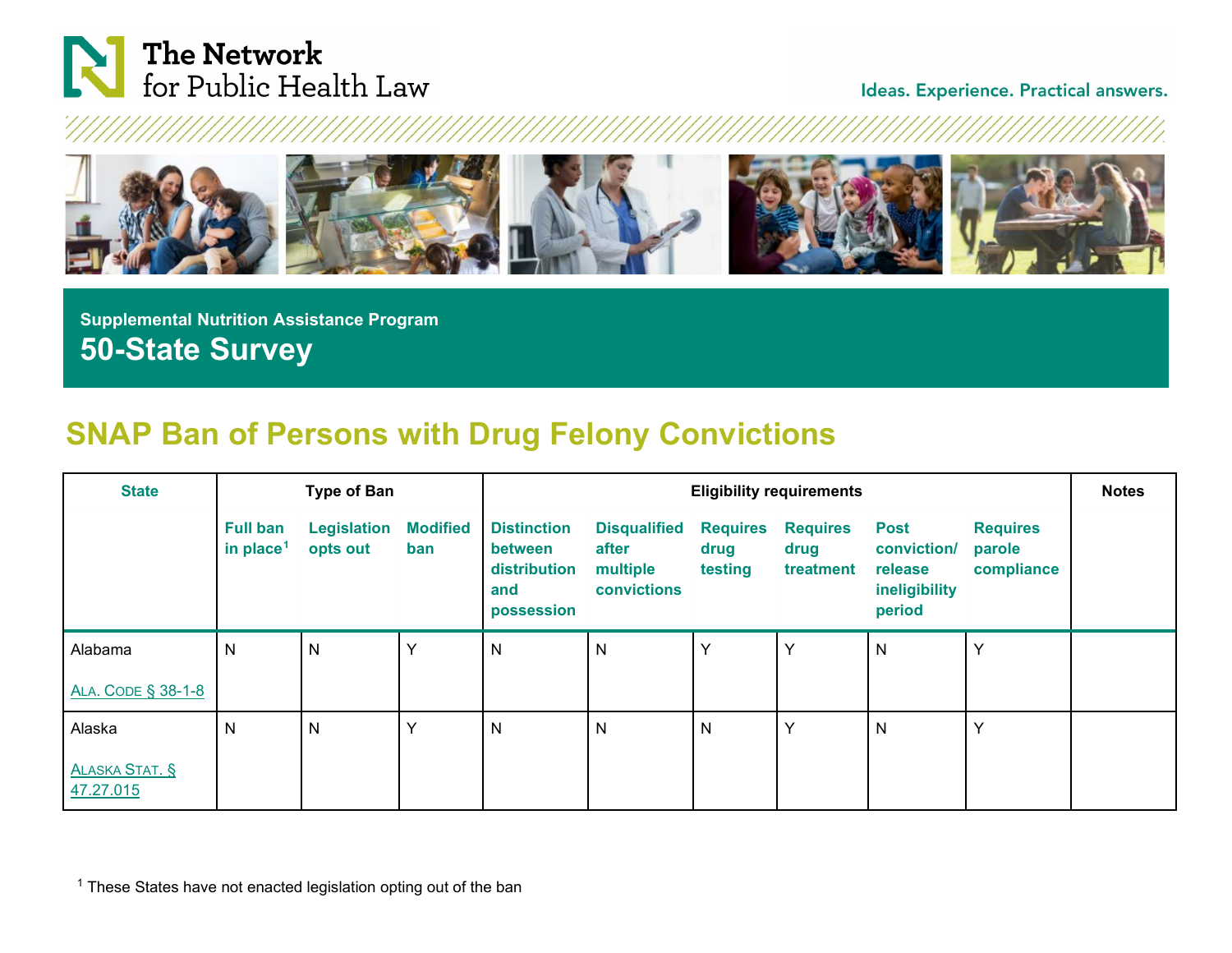| Arizona<br>ARIZ. REV. STAT.<br>ANN. § 13-3418 | $\mathsf{N}$ | $\mathsf{N}$ | Y            | ${\sf N}$    | $\mathsf{N}$ | $\mathsf{N}$ | ${\sf N}$    | Y              | $\mathsf{N}$ | Period of<br>ineligibility at<br>the court's<br>discretion |
|-----------------------------------------------|--------------|--------------|--------------|--------------|--------------|--------------|--------------|----------------|--------------|------------------------------------------------------------|
| Arkansas                                      | $\mathsf{N}$ | Y            | $\mathsf{N}$ | N            | $\mathsf{N}$ | $\mathsf{N}$ | $\mathsf{N}$ | $\mathsf{N}$   | $\mathsf{N}$ |                                                            |
| ARK. CODE ANN. §<br>20-76-409                 |              |              |              |              |              |              |              |                |              |                                                            |
| California                                    | $\mathsf{N}$ | ${\sf N}$    | Y            | $\mathsf{N}$ | $\mathsf{N}$ | $\mathsf{N}$ | $N^2$        | N              | Y            |                                                            |
| CAL. WELF. & INST.<br>CODE § 18901.3          |              |              |              |              |              |              |              |                |              |                                                            |
| Colorado                                      | $\mathsf{N}$ | ${\sf N}$    | Y            | N            | $\mathsf{N}$ | $\mathsf{N}$ | Y            | $\mathsf{N}$   | $\mathsf{N}$ |                                                            |
| COLO. REV. STAT.<br>ANN. § 26-2-706(3)        |              |              |              |              |              |              |              |                |              |                                                            |
| Connecticut                                   | $\mathsf{N}$ | $\mathsf{N}$ | Y            | ${\sf N}$    | N            | $\mathsf{N}$ | $Y^3$        | Y <sup>4</sup> | Υ            |                                                            |
| CONN. GEN. STAT.<br>ANN. § 17b-112d           |              |              |              |              |              |              |              |                |              |                                                            |
| Delaware                                      | $\mathsf{N}$ | Y            | $\mathsf{N}$ | N/A          | N/A          | N/A          | N/A          | N/A            | N/A          |                                                            |
| DEL. CODE ANN. TIT.<br>31, § 605              |              |              |              |              |              |              |              |                |              |                                                            |

<sup>3</sup> If required by Court

<span id="page-1-2"></span><span id="page-1-1"></span><span id="page-1-0"></span>'//

 $2$  Unless required by Parole or Probation

<sup>4</sup> If required by Court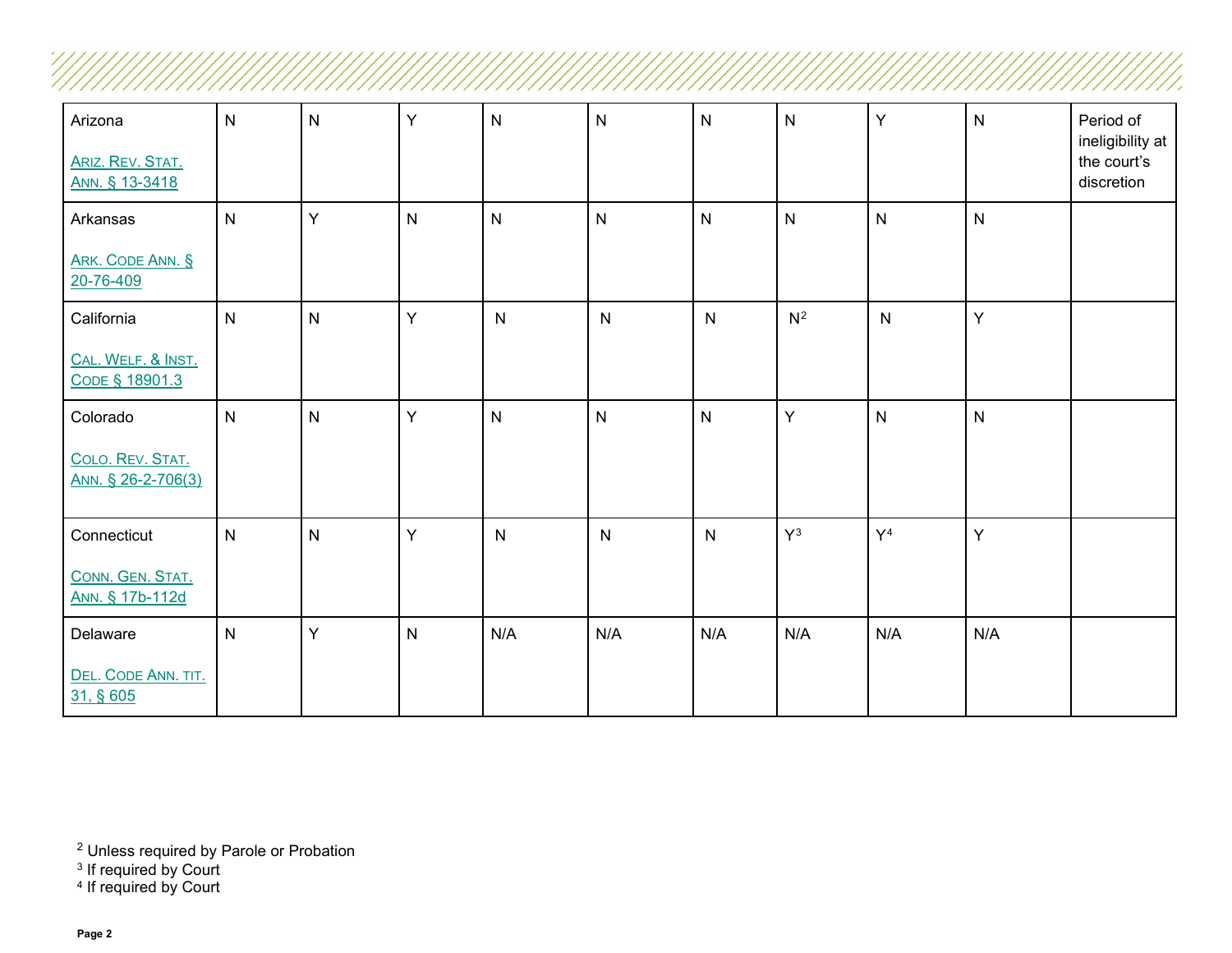| District of Columbia                   | ${\sf N}$      | $\mathsf{Y}$   | ${\sf N}$    | N/A                     | N/A       | N/A                     | N/A       | N/A          | N/A          |  |
|----------------------------------------|----------------|----------------|--------------|-------------------------|-----------|-------------------------|-----------|--------------|--------------|--|
| $D.C. CODE § 4-$<br>205.71             |                |                |              |                         |           |                         |           |              |              |  |
| Florida                                | $\mathsf{N}$   | $\mathsf{N}$   | $\mathsf Y$  | Y                       | N         | N                       | ${\sf N}$ | $\mathsf{N}$ | $\mathsf{N}$ |  |
| FLA. STAT. ANN. §<br>414.095           |                |                |              |                         |           |                         |           |              |              |  |
| Georgia                                | $\mathsf{N}$   | $\mathsf{N}$   | $\mathsf Y$  | ${\sf N}$               | N         | N                       | ${\sf N}$ | $\mathsf{N}$ | Y            |  |
| Ga. Code Ann. §<br>$49 - 4 - 22$       |                |                |              |                         |           |                         |           |              |              |  |
| Hawaii                                 | $\mathsf{N}$   | $\mathsf{N}$   | $\mathsf Y$  | $\mathsf{N}$            | ${\sf N}$ | ${\sf N}$               | Y         | $\mathsf{N}$ | $\mathsf{N}$ |  |
| Haw. Rev. Stat. §<br>346-53.3          |                |                |              |                         |           |                         |           |              |              |  |
| Idaho                                  | $\mathsf{N}$   | N              | $\mathsf{Y}$ | ${\sf N}$               | ${\sf N}$ | ${\sf N}$               | ${\sf N}$ | $\mathsf{N}$ | $\mathsf{Y}$ |  |
| Idaho Code Ann. §<br>56-202            |                |                |              |                         |           |                         |           |              |              |  |
| Illinois                               | $\overline{N}$ | Y              | $\mathsf{N}$ | N/A                     | N/A       | N/A                     | N/A       | N/A          | N/A          |  |
| 305 III. Comp. Stat.<br>Ann. 5/1-10    |                |                |              |                         |           |                         |           |              |              |  |
| Indiana                                | $\mathsf{N}$   | $\overline{N}$ | $\mathsf Y$  | $\overline{\mathsf{N}}$ | N         | $\overline{\mathsf{N}}$ | ${\sf N}$ | $\mathsf{N}$ | $\mathsf{Y}$ |  |
| Ind. Code Ann. §<br>$12 - 14 - 30 - 3$ |                |                |              |                         |           |                         |           |              |              |  |
| lowa                                   | $\mathsf{N}$   | Y              | $\mathsf{N}$ | N/A                     | N/A       | N/A                     | N/A       | N/A          | N/A          |  |
| lowa Code Ann. §                       |                |                |              |                         |           |                         |           |              |              |  |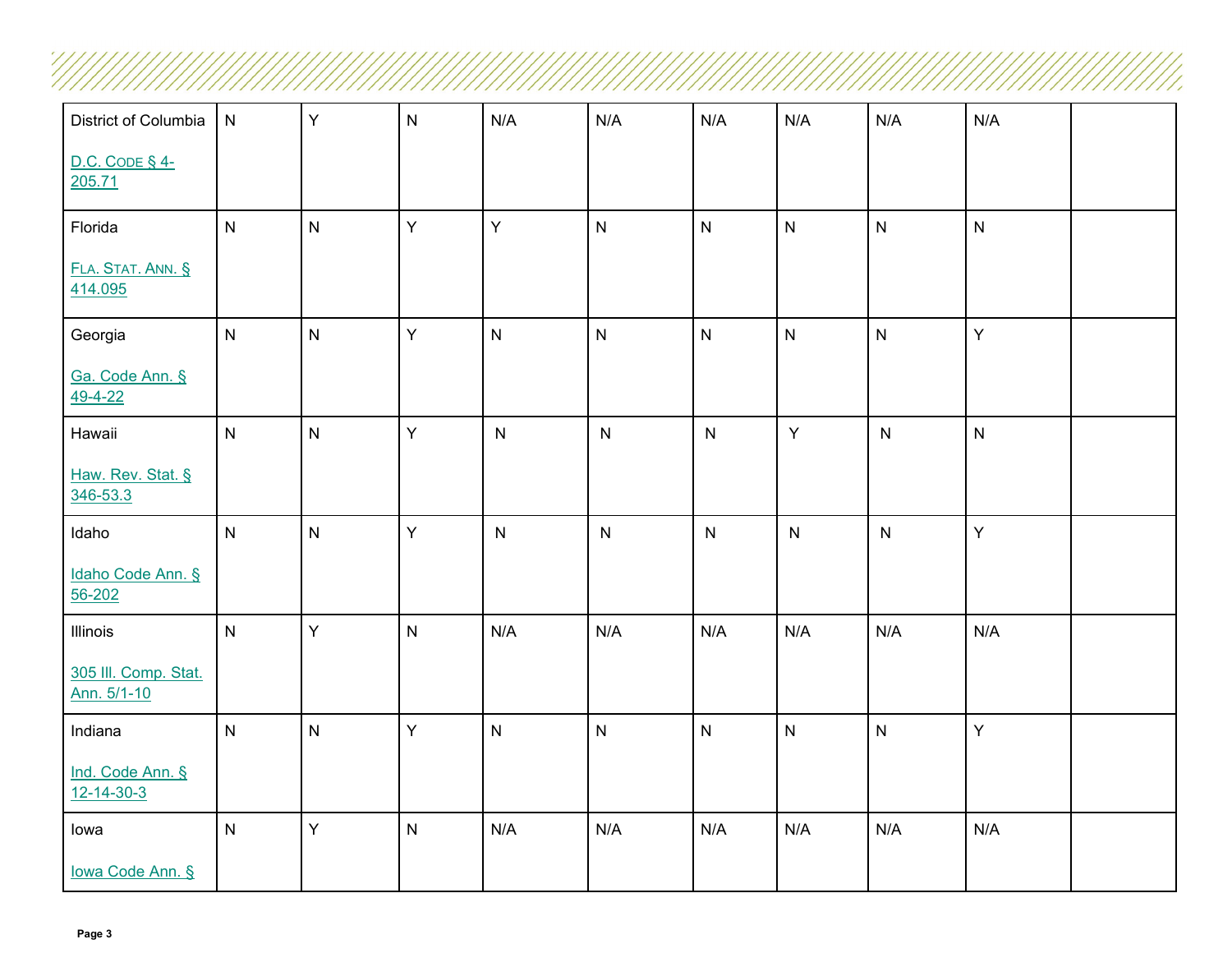| 234.12                                                                        |              |                         |                |                         |                         |     |     |              |                         |                                                                                                                                                                                |
|-------------------------------------------------------------------------------|--------------|-------------------------|----------------|-------------------------|-------------------------|-----|-----|--------------|-------------------------|--------------------------------------------------------------------------------------------------------------------------------------------------------------------------------|
| Kansas                                                                        | $\mathsf{N}$ | $\overline{\mathsf{N}}$ | Y              | $\overline{\mathsf{N}}$ | $\mathsf{N}$            | Ÿ   | Y   | $\mathsf{N}$ | Y                       |                                                                                                                                                                                |
| Kan. Stat. Ann. §<br>39-709e                                                  |              |                         |                |                         |                         |     |     |              |                         |                                                                                                                                                                                |
| Kentucky<br>Ky. Rev. Stat. Ann.<br>§ 205.2005                                 | $\mathsf{N}$ | ${\sf N}$               | Y              | $\mathsf{N}$            | $\mathsf{N}$            | N   | Y   | $\mathsf{N}$ | $\overline{\mathsf{N}}$ | Exception<br>for otherwise<br>eligible<br>pregnant<br>women                                                                                                                    |
| Louisiana                                                                     | $\mathsf{N}$ | Y                       | $\overline{N}$ | N/A                     | N/A                     | N/A | N/A | N/A          | N/A                     |                                                                                                                                                                                |
| La. Rev. Stat. Ann.<br>46:233.3                                               |              |                         |                |                         |                         |     |     |              |                         |                                                                                                                                                                                |
| Maine                                                                         | $\mathsf{N}$ | Y                       | $\overline{N}$ | N/A                     | N/A                     | N/A | N/A | N/A          | N/A                     |                                                                                                                                                                                |
| Me. Rev. Stat. tit.<br>22, § 3104(14)                                         |              |                         |                |                         |                         |     |     |              |                         |                                                                                                                                                                                |
| Maryland<br><b>MD HUMAN SERV</b><br>$$5-601$<br>Md. Code Regs.<br>07.03.17.04 | $\mathsf{N}$ | N                       | Y              | $\mathsf{N}$            | $\overline{\mathsf{N}}$ | Υ   | Y   | Y            | $\overline{\mathsf{N}}$ | Maryland's<br>modified ban<br>only applies<br>to<br>individuals<br>dealing in<br>large<br>quantities of<br>illegal drugs<br>as defined<br>by MD CRIM<br>LAW §§ 5-<br>612, 613. |
| Massachusetts                                                                 | ${\sf N}$    | Υ                       | $\mathsf{N}$   | N/A                     | N/A                     | N/A | N/A | N/A          | N/A                     |                                                                                                                                                                                |

///.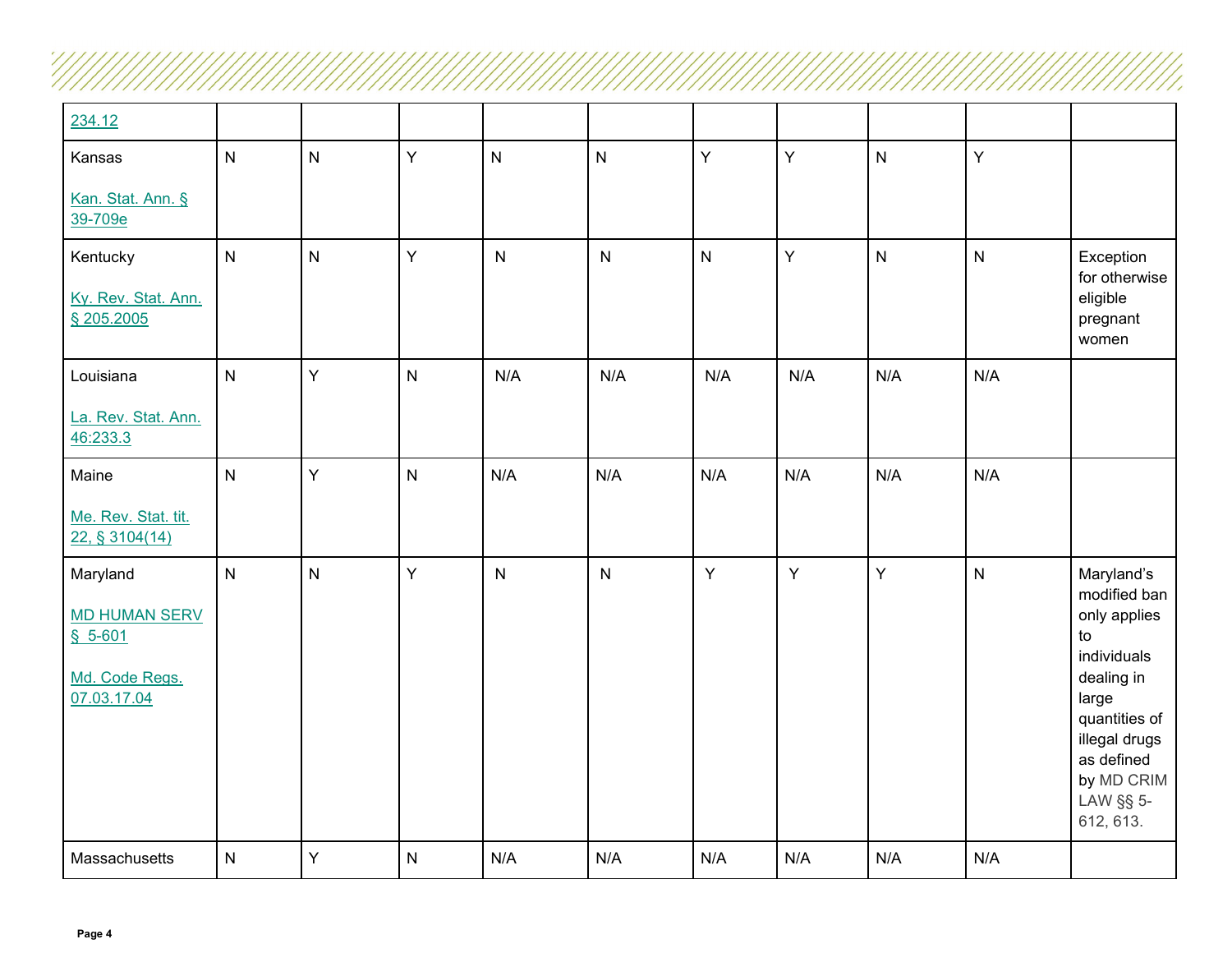| Department of<br>Transitional<br><b>Assistance, Field</b><br><b>Operations Memo</b><br>2001-38                                                                              |              |                         |                         |              |              |              |                         |              |           |                                                                                                                                                                                                        |
|-----------------------------------------------------------------------------------------------------------------------------------------------------------------------------|--------------|-------------------------|-------------------------|--------------|--------------|--------------|-------------------------|--------------|-----------|--------------------------------------------------------------------------------------------------------------------------------------------------------------------------------------------------------|
| Michigan<br>This provision is<br>uncodified and<br>passed each year<br>as part of<br>Michigan's<br>appropriations bill.<br>See enrolled<br>Senate Bill 139,<br>section 619. | $\mathsf{N}$ | $\mathsf{N}$            | Y                       | $\mathsf{N}$ | $\mathsf{Y}$ | $\mathsf{N}$ | ${\sf N}$               | $\mathsf{N}$ | Y         |                                                                                                                                                                                                        |
| Minnesota<br>Minn. Stat. Ann. §<br>609B.435                                                                                                                                 | $\mathsf{N}$ | $\overline{\mathsf{N}}$ | Υ                       | $\mathsf{N}$ | ${\sf N}$    | $\mathsf Y$  | $\overline{\mathsf{N}}$ | $\mathsf{N}$ | ${\sf N}$ | First time<br>drug test<br>failure<br>results in a<br>30 percent<br>reduction of<br>benefits. A<br>second<br>disqualificati<br>on results in<br>permanent<br>disqualificati<br>on from the<br>program. |
| Mississippi<br>Miss. Code Ann.<br>§43-12-71                                                                                                                                 | $\mathsf{N}$ | Y                       | $\overline{\mathsf{N}}$ | N/A          | N/A          | N/A          | N/A                     | N/A          | N/A       |                                                                                                                                                                                                        |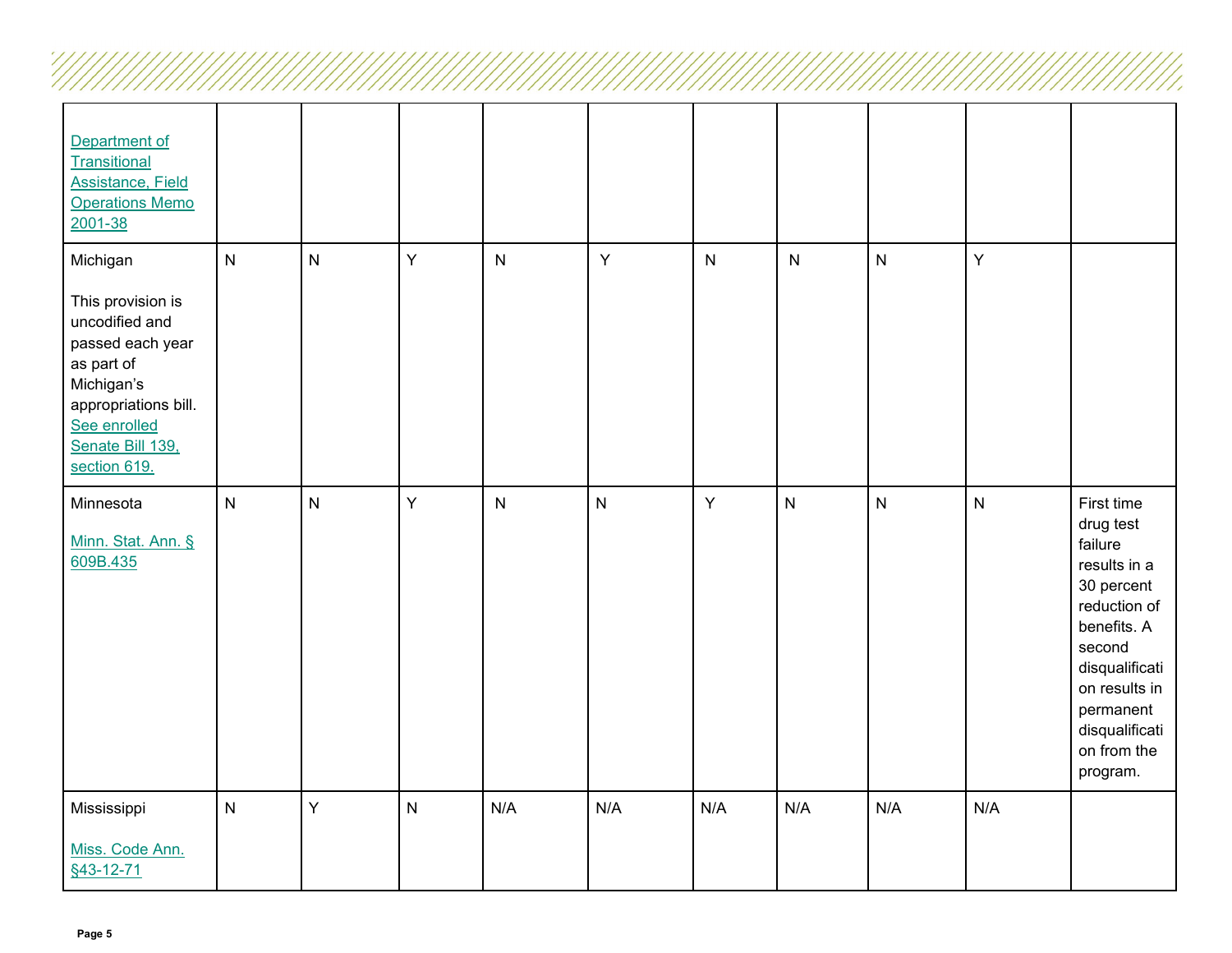| Missouri                                     | ${\sf N}$               | ${\sf N}$               | Y                       | ${\sf N}$    | Y            | Υ                       | Y              | ${\sf N}$    | Υ            |                                                                                                                                                                                                        |
|----------------------------------------------|-------------------------|-------------------------|-------------------------|--------------|--------------|-------------------------|----------------|--------------|--------------|--------------------------------------------------------------------------------------------------------------------------------------------------------------------------------------------------------|
| Mo. Ann. Stat. §<br>208.247                  |                         |                         |                         |              |              |                         |                |              |              |                                                                                                                                                                                                        |
| Montana                                      | $\mathsf{N}$            | $\overline{\mathsf{N}}$ | Y                       | $\mathsf{N}$ | ${\sf N}$    | ${\sf N}$               | N <sup>5</sup> | $\mathsf{N}$ | Y            |                                                                                                                                                                                                        |
| Mont. Code Ann. §<br>$53 - 4 - 231$          |                         |                         |                         |              |              |                         |                |              |              |                                                                                                                                                                                                        |
| Nebraska                                     | $\mathsf{N}$            | $\overline{\mathsf{N}}$ | Y                       | Y            | Y            | $\overline{\mathsf{N}}$ | $\mathsf Y$    | $\mathsf{N}$ | $\mathsf{N}$ |                                                                                                                                                                                                        |
| Neb. Rev. Stat. §<br>68-1017.02              |                         |                         |                         |              |              |                         |                |              |              |                                                                                                                                                                                                        |
| Nevada<br>Nev. Rev. Stat.<br>Ann. § 422A.345 | $\overline{N}$          | $\overline{\mathsf{N}}$ | Y                       | $\mathsf{N}$ | $\mathsf{N}$ | $\overline{\mathsf{N}}$ | Ÿ              | $\mathsf{N}$ | $\mathsf{N}$ | Exception<br>for otherwise<br>eligible<br>pregnant<br>women with<br>doctor's<br>certification<br>that health<br>and safety of<br>mother and<br>unborn child<br>depend on<br>the receipt<br>of benefits |
| New Hampshire                                | $\overline{\mathsf{N}}$ | Y                       | $\overline{\mathsf{N}}$ | N/A          | N/A          | N/A                     | N/A            | N/A          | N/A          |                                                                                                                                                                                                        |
| N.H. Rev. Stat.<br>Ann. § 167:81-a           |                         |                         |                         |              |              |                         |                |              |              |                                                                                                                                                                                                        |

<span id="page-5-0"></span> $\frac{1}{2}$ 

<u>TIMININININININININININININI</u>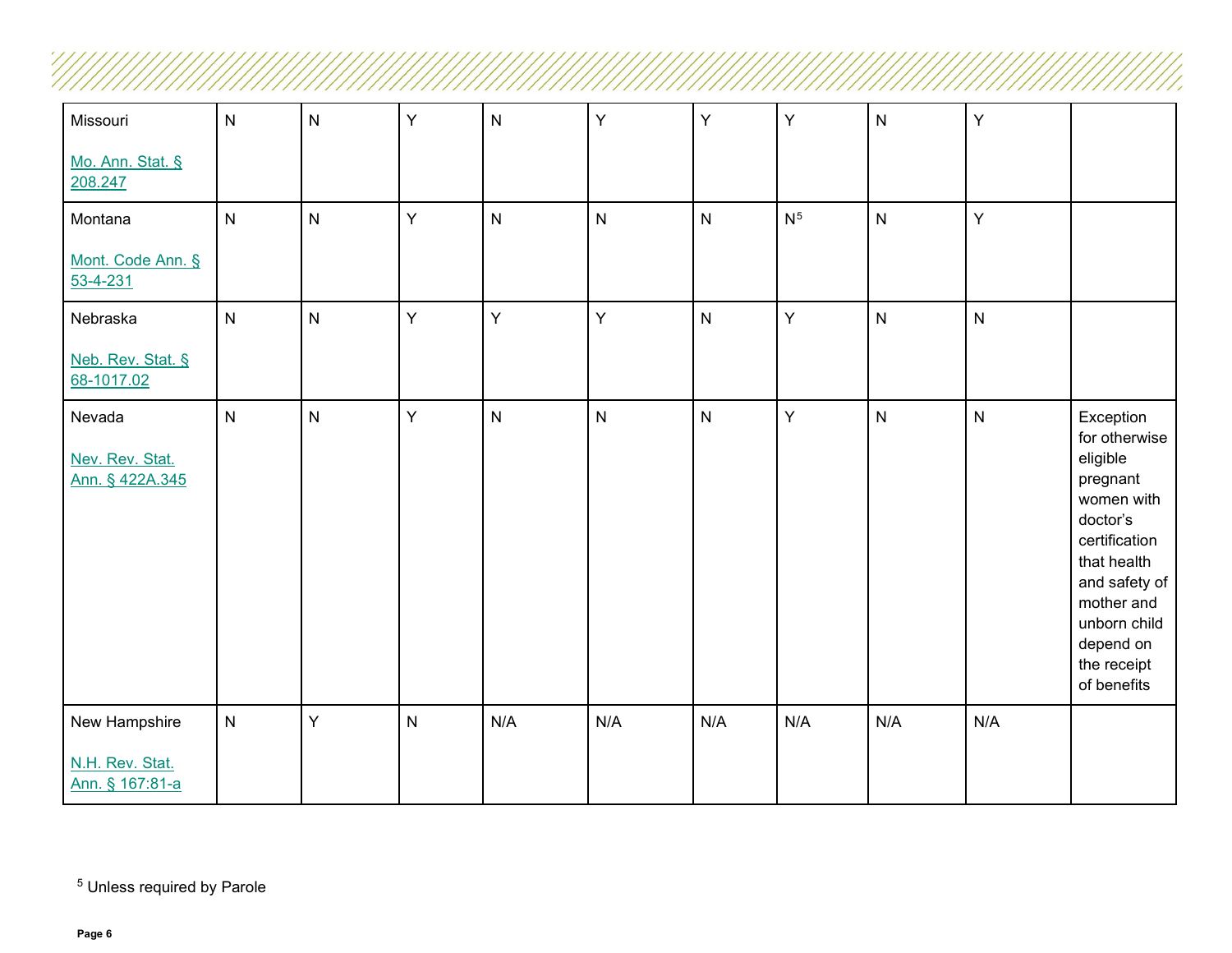| New Jersey                                                                                                                                                                                                           | $\mathsf{N}$            | Y | N                       | N/A       | N/A | N/A          | N/A | N/A | N/A          |  |
|----------------------------------------------------------------------------------------------------------------------------------------------------------------------------------------------------------------------|-------------------------|---|-------------------------|-----------|-----|--------------|-----|-----|--------------|--|
| N.J. Stat. Ann. §<br>$44:10-48(d)$                                                                                                                                                                                   |                         |   |                         |           |     |              |     |     |              |  |
| New Mexico                                                                                                                                                                                                           | ${\sf N}$               | Y | $\overline{\mathsf{N}}$ | N/A       | N/A | N/A          | N/A | N/A | N/A          |  |
| N.M. Stat. Ann. §<br>27-2B-11                                                                                                                                                                                        |                         |   |                         |           |     |              |     |     |              |  |
| New York                                                                                                                                                                                                             | $\overline{\mathsf{N}}$ | Y | $\overline{\mathsf{N}}$ | N/A       | N/A | N/A          | N/A | N/A | N/A          |  |
| The section of code<br>could not be<br>located, this<br>provision may be<br>uncodified. The<br>USDA's SNAP<br><b>Options Report</b><br>indicates that New<br>York completely<br>opted out of the<br>SNAP felony ban. |                         |   |                         |           |     |              |     |     |              |  |
| North Carolina                                                                                                                                                                                                       | $\overline{N}$          | N | Y                       | ${\sf N}$ | Y   | $\mathsf{N}$ | Y   | Y   | $\mathsf{N}$ |  |
| N.C. Gen. Stat.<br>Ann. § 108A-25.2                                                                                                                                                                                  |                         |   |                         |           |     |              |     |     |              |  |
| North Dakota                                                                                                                                                                                                         | $\overline{\mathsf{N}}$ | Y | $\overline{\mathsf{N}}$ | N/A       | N/A | N/A          | N/A | N/A | N/A          |  |
| <b>ND Century Code</b><br>50-06-05.1                                                                                                                                                                                 |                         |   |                         |           |     |              |     |     |              |  |
| Ohio                                                                                                                                                                                                                 | $\mathsf{N}$            | Υ | N                       | N/A       | N/A | N/A          | N/A | N/A | N/A          |  |
| Ohio Rev. Code<br>Ann. § 5101.84                                                                                                                                                                                     |                         |   |                         |           |     |              |     |     |              |  |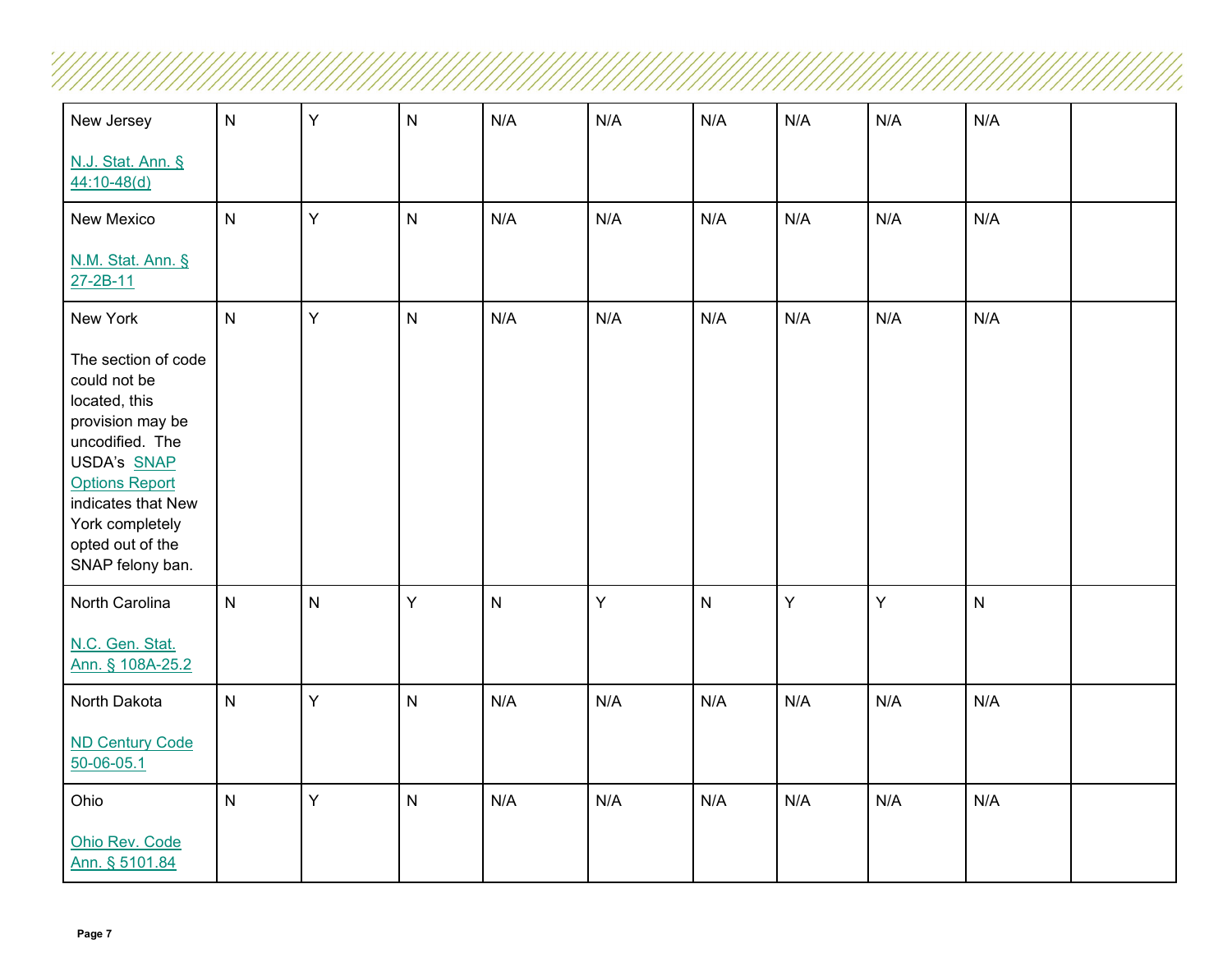| Oklahoma                                                                                                                                | $\overline{N}$          | Y                       | N                       | N/A          | N/A       | N/A          | N/A                     | N/A          | N/A |  |
|-----------------------------------------------------------------------------------------------------------------------------------------|-------------------------|-------------------------|-------------------------|--------------|-----------|--------------|-------------------------|--------------|-----|--|
| 1997 Okla. Sess.<br>Law Serv. Ch. 414<br>(H.B. 2170) §§28,<br>31 (the provision<br>opting out of SNAP<br>felony ban is not<br>codified) |                         |                         |                         |              |           |              |                         |              |     |  |
| Oregon                                                                                                                                  | $\mathsf{N}$            | $\overline{\mathsf{N}}$ | Y                       | $\mathsf{Y}$ | ${\sf N}$ | $\mathsf{N}$ | $\overline{\mathsf{N}}$ | $\mathsf{N}$ | Y   |  |
| Or. Rev. Stat. Ann.<br>§411.119                                                                                                         |                         |                         |                         |              |           |              |                         |              |     |  |
| Pennsylvania                                                                                                                            | $\overline{\mathsf{N}}$ | $\mathsf{N}$            | Υ                       | ${\sf N}$    | ${\sf N}$ | Y            | Y                       | $\mathsf{N}$ | Y   |  |
| 62 Pa. Cons. Stat.<br>Ann. § 432.24                                                                                                     |                         |                         |                         |              |           |              |                         |              |     |  |
| Rhode Island                                                                                                                            | $\mathsf{N}$            | Y                       | $\overline{\mathsf{N}}$ | N/A          | N/A       | N/A          | N/A                     | N/A          | N/A |  |
| R.I. Gen. Laws<br>Ann. § 40-6-8                                                                                                         |                         |                         |                         |              |           |              |                         |              |     |  |
| South Carolina                                                                                                                          | Y                       | N                       | $\overline{\mathsf{N}}$ | N/A          | N/A       | N/A          | N/A                     | N/A          | N/A |  |
| (The federal SNAP<br>felony ban is the<br>default policy and<br>no state legislation<br>is required to<br>maintain the federal<br>ban.) |                         |                         |                         |              |           |              |                         |              |     |  |
| South Dakota                                                                                                                            | $\mathsf{N}$            | Y                       | $\overline{\mathsf{N}}$ | N/A          | N/A       | N/A          | N/A                     | N/A          | N/A |  |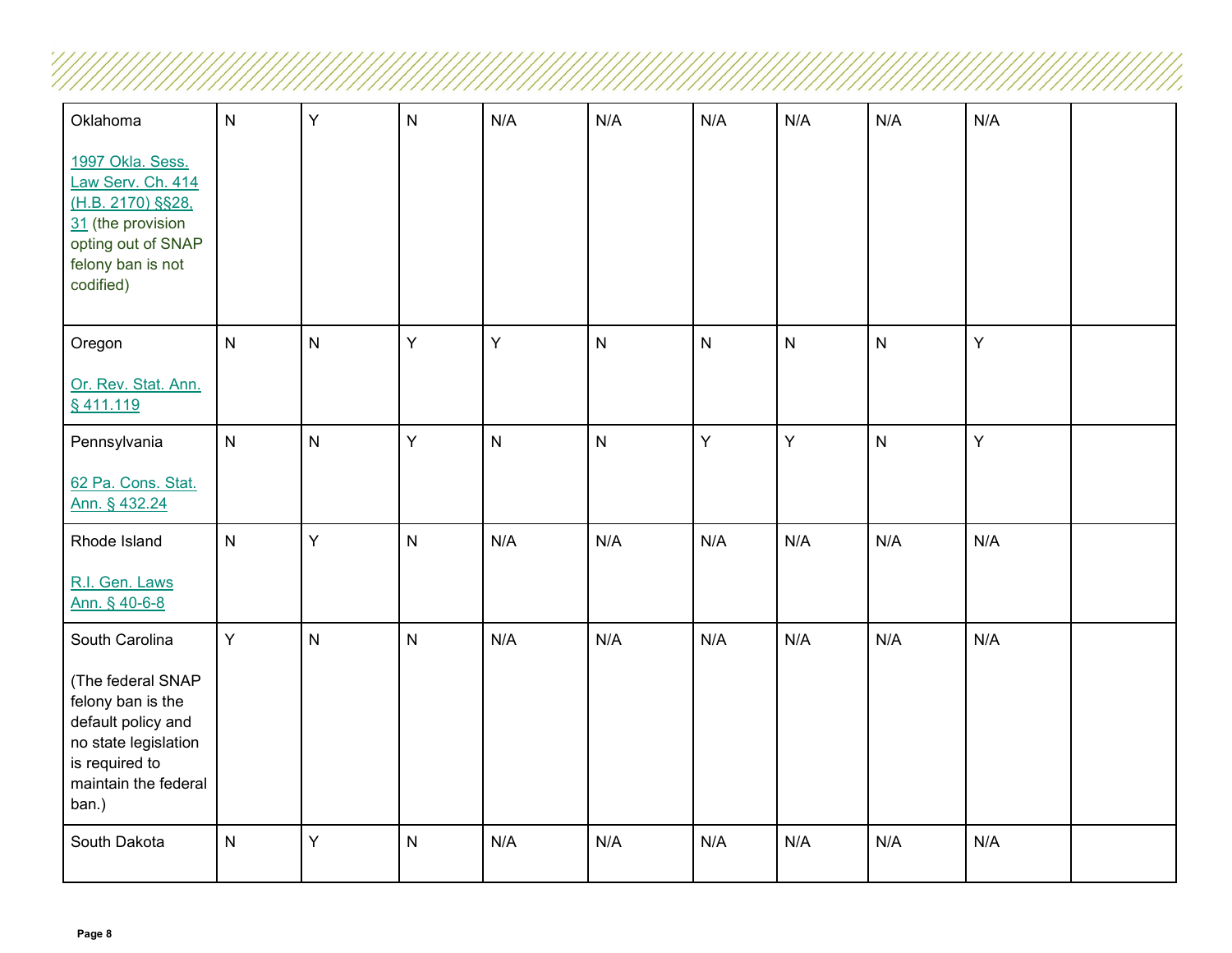| S.D. Codified Laws<br>$$28-12-3$              |                         |                |   |              |              |              |                |                         |              |                                                                                                                          |
|-----------------------------------------------|-------------------------|----------------|---|--------------|--------------|--------------|----------------|-------------------------|--------------|--------------------------------------------------------------------------------------------------------------------------|
| Tennessee<br>Tenn. Code Ann. §<br>71-5-308    | $\mathsf{N}$            | $\overline{N}$ | Y | Y            | $\mathsf{N}$ | Y            | Y              | $\mathsf{N}$            | $\mathsf Y$  | Permanent<br>ineligibility<br>for Class A<br>felonies                                                                    |
| Texas<br>Tex. Hum. Res.<br>Code Ann. § 33.018 | $\overline{N}$          | $\mathsf{N}$   | Y | $\mathsf{N}$ | Y            | $\mathsf{N}$ | $\overline{N}$ | $\overline{\mathsf{N}}$ | $\mathsf{Y}$ | If an<br>individual<br>violates a<br>condition of<br>their parole,<br>they are<br>ineligible for<br>SNAP for 2<br>years. |
| Utah                                          | $\mathsf{N}$            | Y              | N | N/A          | N/A          | N/A          | N/A            | N/A                     | N/A          |                                                                                                                          |
| Utah Code Ann. §<br>35A-3-311                 |                         |                |   |              |              |              |                |                         |              |                                                                                                                          |
| Vermont                                       | $\overline{\mathsf{N}}$ | Y              | N | N/A          | N/A          | N/A          | N/A            | N/A                     | N/A          |                                                                                                                          |
| Vt. Stat. Ann. tit. 33,<br>§ 1203a            |                         |                |   |              |              |              |                |                         |              |                                                                                                                          |
| Virginia                                      | ${\sf N}$               | $\mathsf{N}$   | Y | $\mathsf{N}$ | ${\sf N}$    | Y            | Y              | $\mathsf{N}$            | Y            |                                                                                                                          |
| Va. Code Ann. §<br>63.2-505.2                 |                         |                |   |              |              |              |                |                         |              |                                                                                                                          |
| Washington                                    | $\mathsf{N}$            | $\mathsf{Y}$   | N | N/A          | N/A          | N/A          | N/A            | N/A                     | N/A          |                                                                                                                          |
| Wash. Rev. Code<br>Ann. § 74.08.025           |                         |                |   |              |              |              |                |                         |              |                                                                                                                          |
| West Virginia                                 | $\overline{N}$          | Y              | N | N/A          | N/A          | N/A          | N/A            | N/A                     | N/A          |                                                                                                                          |

!//,